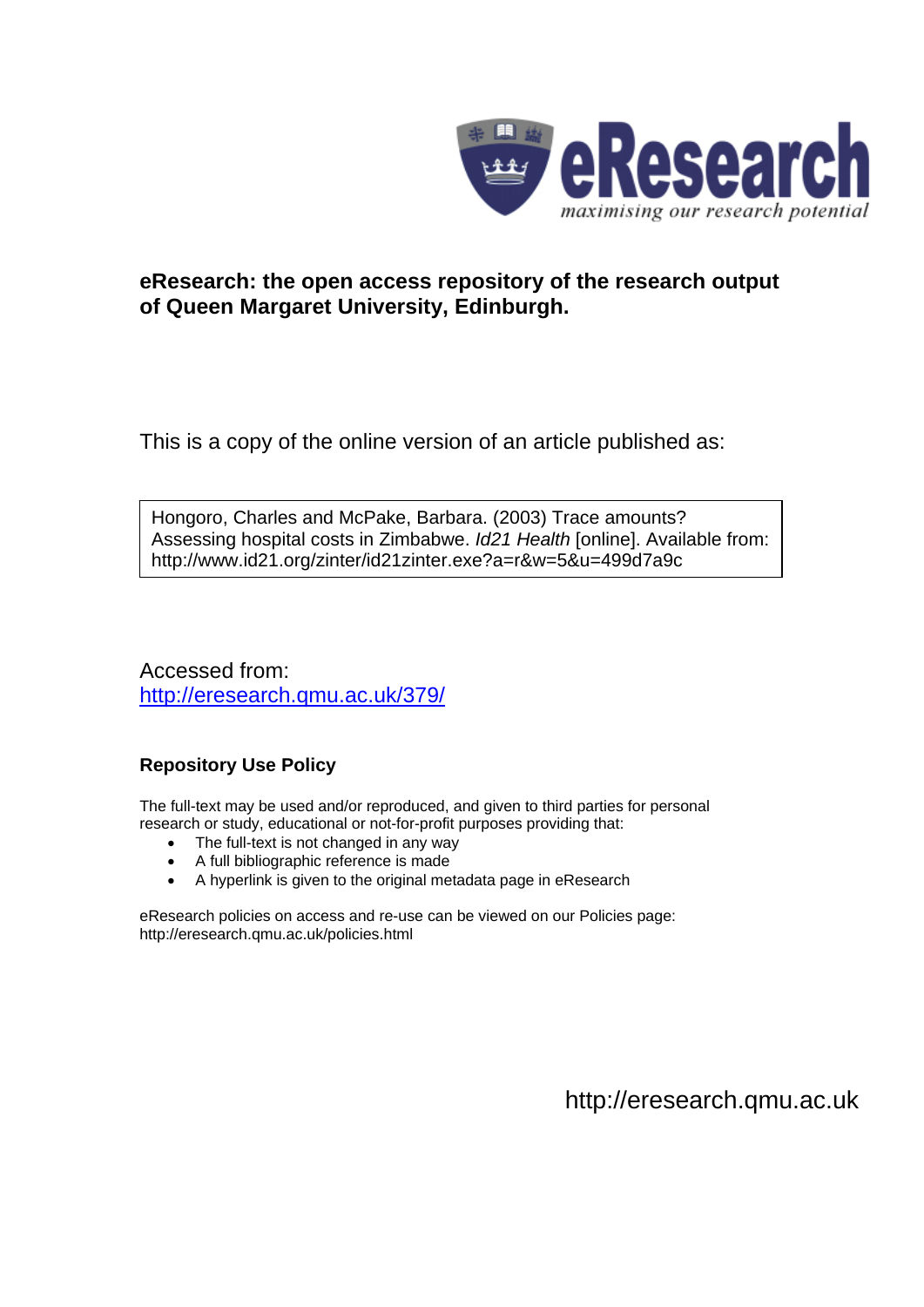## **Trace amounts? Assessing hospital costs in Zimbabwe**

 Hospital costs are difficult to measure when there is limited or poor quality data. Current accounting methods may miss key aspects of inefficiency. Researchers from the London School of Hygiene and Tropical Medicine find that using 'tracer' illnesses is a more effective way to assess costs in Zimbabwe's hospitals.

 Crude methods of hospital costing do not consider case mix or severity – both vital to understanding cost structures and differences between hospitals. They may miss unnecessary costs that stem from wasted staff time, over-prescription of drugs, needless diagnostic tests, inappropriate length of stay and other redundant activities. Using the tracer approach may resolve some of these problems. The ideal tracer would: reflect the activities of health professionals be well defined and easy to diagnose be common enough to provide sufficient numbers be sensitive to the quality and/or quantity of the services received by the patient have professional consensus on minimal standards for managing the condition.

 The researchers compared costs at six provincial hospitals in Zimbabwe for three tracer conditions: pulmonary TB, simple and severe malaria. They recruited a total of 207 malaria cases (58 per cent severe) and 158 TB cases. Nearly half of all cases are self-referred, reflecting referral system problems. The study also showed that:

 The average costs of inpatient care for malaria (US\$ 28) and TB (US\$ 33) are relatively high – annual per capita health expenditure is less than US\$ 20.

 Hotel services form a large proportion of costs in most cases, at around 60 per cent.

 The proportions of hotel, drug and diagnostic costs for malaria cases vary greatly between hospitals, suggesting different resource-use strategies. By contrast, the input cost pattern per TB case is similar across hospitals.

 The proportion of costs allocated to staff is similar between hospitals. Staff costs are relatively low due to a reliance on technical and auxiliary staff and student nurses.

 Diagnostic tests are a relatively small fraction of patient costs. There are often equipment breakdowns and shortages of laboratory supplies. Three of the hospitals have consistently high mean costs for comparable or lower quality services relative to the other three. This suggests sub-optimal use of resources or relative inefficiency.